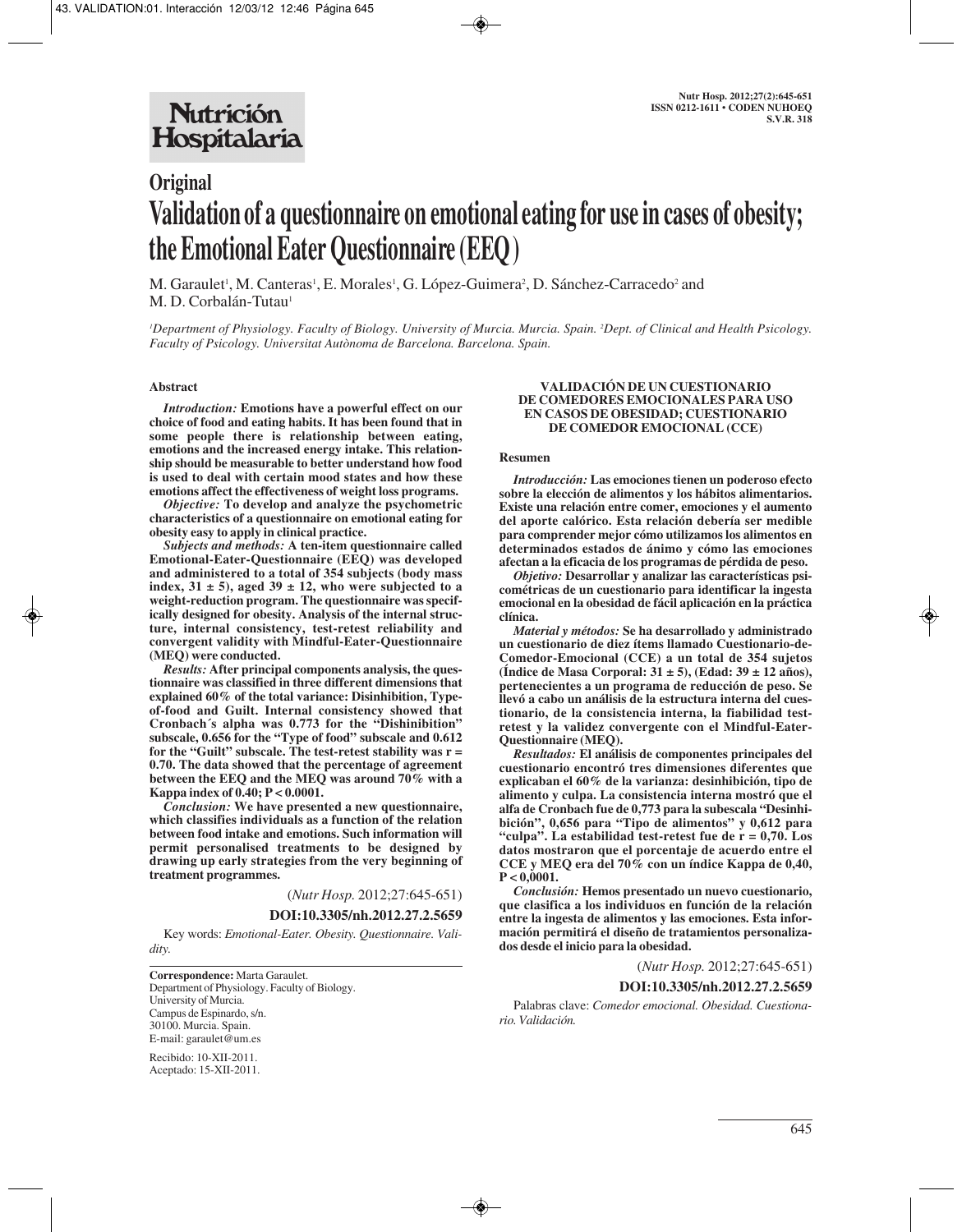## **Introduction**

Obesity is a heterogeneous syndrome with an increasing prevalence in many countries. $1-2$  It is considered the result of a variety of interactions between genetic, social, economic, endocrine, metabolic and psychopathogical factors.3 Association between obesity and psychopathology is a controversial issue. However, there is substantial evidence that obesity increase the risk of depression,4 and moderate evidence about positive association between obesity and anxiety disorders.<sup>5</sup>

Emotional eating has been defined as "eating as a response to a range of negative emotions, such as anxiety, depression, anger and loneliness".6 It is well known that our emotions have a powerful effect on our choice of food and eating habits,  $6-12$  as we seek emotional well being.<sup>13</sup> Until now, seeking relief in food has been considered a strategy to alleviate anxiety, sadness and other negative emotions, in many cases as a result of following a long term diet or other problems that occur in our daily lives.<sup>14-16</sup>

Several studies support the idea that there is relationship between eating, emotions and the increased energy intake.17-18 This relationship should be measurable to better understand how food is used to deal with certain mood states and how these emotions affect the effectiveness of weight loss programs.

The exact process by which emotions affect eating behavior emerges as one of the central unanswered questions in the field of emotional eating.19 It has been found empirical support that the influence of emotions on eating behavior is stronger in obese people than in non-obese and in dieters than in non-dieters.20 It also has been suggested that emotion itself may not be responsible for overating but rather the way in which the emotion is dealt with.21

One of the most commonly used psychological tools for studying eating behaviour is the *Three Factor Eating Questionnaire*<sup>22</sup> (TFEQ), which explores three dimensions of eating behaviour: restraint (cognitive restraint of eating), disinhibition and hunger. However, this questionnaire is very long (51 items) and its usefulness for obese women is unclear since the correlation between the subscales of restraint and disinhibition and the values of weight and basal Body Mass Index (BMI) is weak.<sup>23</sup> In contrast, the Mindful Eating Questionnaire  $(MEQ)$ ,<sup>24</sup> which describes a non-judgemental awareness of physical and emotional sensations associated with eating, has been proposed as a helpful weight loss tool. Moreover, the mean MEQ summary score has previously been associated with obesity. Other questionnaires, such as The Eating and Appraisal Due to Emotions and Stress (EADES) Questionnaire, the Dutch Eating Behaviour Questionnaire (DEBQ) and the Emotional Eating Scale (EES) are also useful to assess emotions and other nontraditional factors that contribute to overweight and obesity.25-27 However, some of these questionnaires are designed to assess eating disorders, are not specific for obesity, or are too long or complicated to be applied in the clinical practice of obesity by the nutritionist.

| Table I<br>Characteristics of the population studied |                           |  |  |
|------------------------------------------------------|---------------------------|--|--|
| Anthropometric<br>characteristics                    | Total sample<br>$n = 354$ |  |  |
| Age                                                  | $39 \pm 12$               |  |  |
| Weight (kg)                                          | $83.7 \pm 16.3$           |  |  |
| $BMI$ (kg/m <sup>2</sup> )                           | $31.6 \pm 5.4$            |  |  |
| Fat percentage $(\% )$                               | $37.8 \pm 6.2$            |  |  |
| $\text{Hip}\left(\text{cm}\right)$                   | $113.6 \pm 10.1$          |  |  |
| Waist (cm)                                           | $102.1 \pm 13.8$          |  |  |
| Waist/Hip ratio                                      | $0.89 \pm 0.08$           |  |  |

Data are presented as mean ± SD.

BMI: Body Mass Index.

For these reasons the aim of this study was to develop and evaluate, in a Mediterranean Population of South-east Spain, a questionnaire on emotional eating in obesity easy to be applied in the nutritional practice.

## **Methods**

## *Participants*

The anthropometric characteristics of the study population are shown in table I.

The initial sample was composed of 354 overweight or obese subjects (84% women) aged  $39 \pm 12$  years; BMI  $31,6 \pm 5,4$  kg/m<sup>2</sup>. All the subjects were voluntarily attending a nutrition clinic in south-eastern Spain for dietetic and behavioural treatment to lose weight based on the principle of the Mediterranean diet and behavioural and cognitive techniques (Método Garaulet©) as described previously.<sup>28</sup> Exclusion criteria were: Aged under 14 or above 75 years and BMI ≤ 25 kg/m<sup>2</sup>. Also excluded were patients diagnosed as bulimic, prone to binge eating or undergoing treatment with anxiolytic or antidepressive drugs. A test-retest study was conducted in 122 participants. These participants completed the Emotional Eater Questionaire (EEQ) twice, with a an average interval period of 3.5 (SD:1.1) months. The same number of subjects completed the MEQ questionnaire.

## *Procedures*

Administration of the questionnaires took place during the period from January 2011 to May 2011. Each questionnaire was completed anonymously during group therapy in weight loss treatment, under the supervision of a nutritionist. The questions were carefully explained by the nutritionist to ensure complete understanding and to avoid any questions remaining unanswered.

The written informed consent was obtained before subjects were accepted and was performed in accordance with the Helsinki Declaration of Human Studies and approved by the Ethical Committee of the University of Murcia.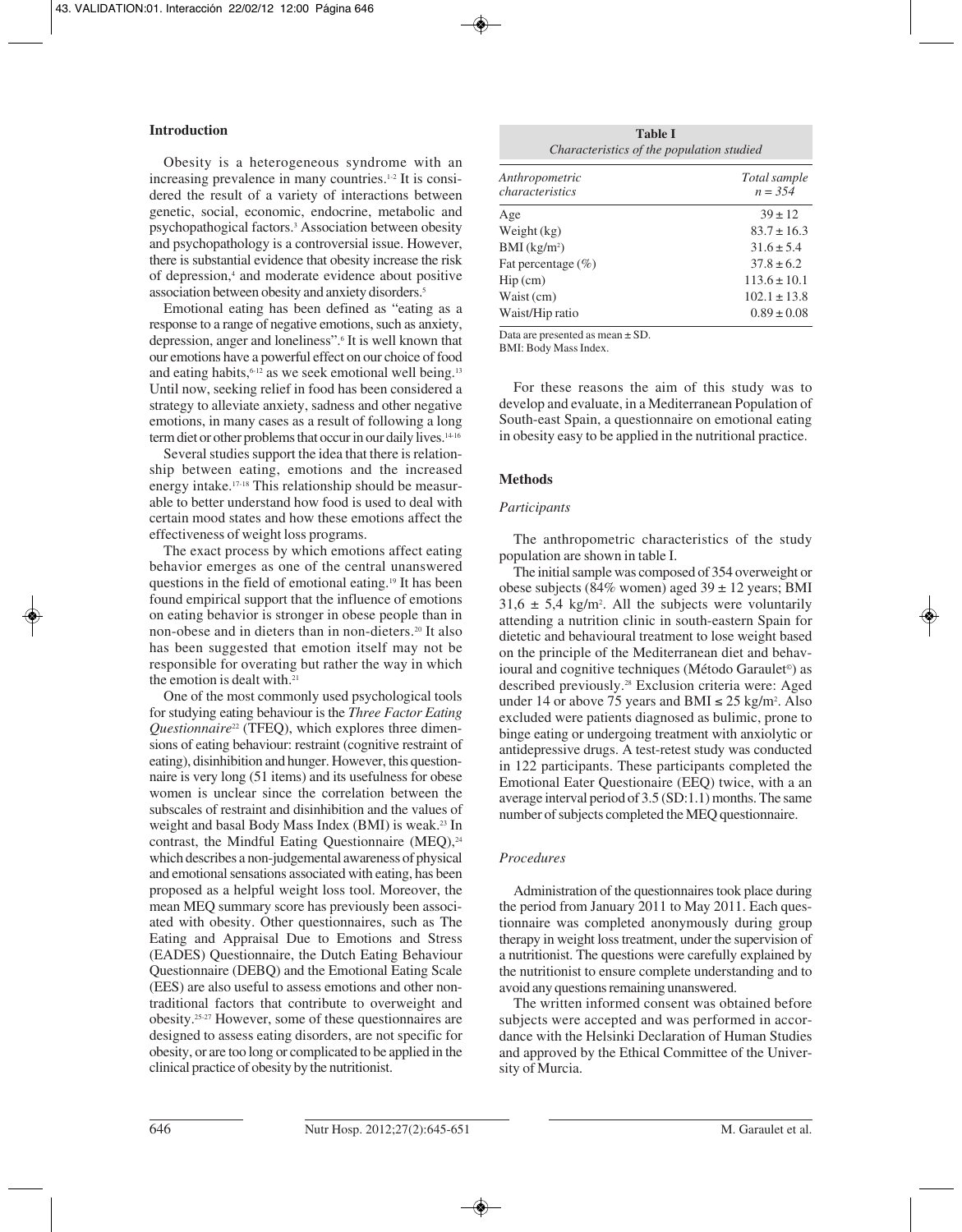| <b>Table IIa</b><br>Emotional Eater Questionnaire (EEQ) Garaulet                                                                     |           |                                                                                    |                   |  |
|--------------------------------------------------------------------------------------------------------------------------------------|-----------|------------------------------------------------------------------------------------|-------------------|--|
| 1. Do the weight scales have a great power over you? Can they change your mood?                                                      |           |                                                                                    |                   |  |
|                                                                                                                                      |           |                                                                                    | $\Box$            |  |
| Never                                                                                                                                | Sometimes | Generally                                                                          | Always            |  |
|                                                                                                                                      |           | <b>2.</b> Do you crave specific foods?                                             |                   |  |
| $\mathbf{L}$                                                                                                                         |           |                                                                                    | $\vert \ \ \vert$ |  |
| Never                                                                                                                                | Sometimes | Generally                                                                          | Always            |  |
|                                                                                                                                      |           | 3. Is it difficult for you to stop eating sweet things, especially chocolate?      |                   |  |
|                                                                                                                                      |           |                                                                                    |                   |  |
| Never                                                                                                                                | Sometimes | Generally                                                                          | Always            |  |
|                                                                                                                                      |           | 4. Do you have problems controlling the amount of certain types of food you eat?   |                   |  |
|                                                                                                                                      |           |                                                                                    |                   |  |
| Never                                                                                                                                | Sometimes | Generally                                                                          | Always            |  |
|                                                                                                                                      |           | 5. Do you eat when you are stressed, angry or bored?                               |                   |  |
|                                                                                                                                      |           |                                                                                    |                   |  |
| Never                                                                                                                                | Sometimes | Generally                                                                          | Always            |  |
| 6. Do you eat more of your favourite food and with less control when you are alone?                                                  |           |                                                                                    |                   |  |
|                                                                                                                                      |           |                                                                                    |                   |  |
| Never                                                                                                                                | Sometimes | Generally                                                                          | Always            |  |
|                                                                                                                                      |           | 7. Do you feel guilty when eat "forbidden" foods, like sweets or snacks?           |                   |  |
|                                                                                                                                      |           |                                                                                    |                   |  |
| Never                                                                                                                                | Sometimes | Generally                                                                          | Always            |  |
|                                                                                                                                      |           | 8. Do you feel less control over your diet when you are tired after work at night? |                   |  |
|                                                                                                                                      |           |                                                                                    |                   |  |
| Never                                                                                                                                | Sometimes | Generally                                                                          | Always            |  |
| 9. When you overeat while on a diet, do you give up and start eating without control, particularly food that you think is fattening? |           |                                                                                    |                   |  |
|                                                                                                                                      |           |                                                                                    |                   |  |
| Never                                                                                                                                | Sometimes | Generally                                                                          | Always            |  |
| 10. How often do you feel that food controls you, rather than you controlling food?                                                  |           |                                                                                    |                   |  |
|                                                                                                                                      |           |                                                                                    |                   |  |
| Never                                                                                                                                | Sometimes | Generally                                                                          | Always            |  |

Scores: Value "0" = Never; Value "1" = Sometimes; Value "2" = Generally; Value "3" = Always.

For the clinical Practice:

**Score between 0-5:** You are a *non-emotional eater.* Your emotions have little or nothing to do in your eating behavior. You are a person with great stability with respect to your feeding behaviour. You eat when you feel hungry, regardless of external factors or emotions.

**Score between 6-10:** You are a *low emotional eater.* It is rare that you solve your problems with food. However, you feel that certain foods affect your will.

**Score between 11-20:** You are an *emotional eater.* Your responses indicate that to some extent your emotions influence your diet. Feelings and mood in some moments of your life determine how much and how you eat.

**Score between 21-30:** You are a *very emotional eater.* If you're not careful, food will control your life. Your feelings and emotions constantly rotate around your food.

## *Instruments*

A ten-item questionnaire was developed to assess to what extent emotions affect eating behaviour. This questionnaire was called the Emotional Eater Questionnaire (EEQ). All the questions had four possible replies: 1) Never, 2) Sometimes; 3) Generally and 4) Always. Each reply was given a score of 1 to 4, the lower the score, the healthier the behaviour. For the clinical practice subjects were classified in four groups attending to the score obtained. Score between 0-5: non-emotional eater. Score between 6-10: low emotional eater. Score between 11-20: emotional eater. Score between 21-30: very emotional eater. See table IIa in English and table IIb in Spanish.

The Mindful Eating Questionnarie (MEQ) (24) describes a nonjudgmental awareness of physical and emotional sensations associated with eating. It was validated with adults (range 18 to 80 years), mostly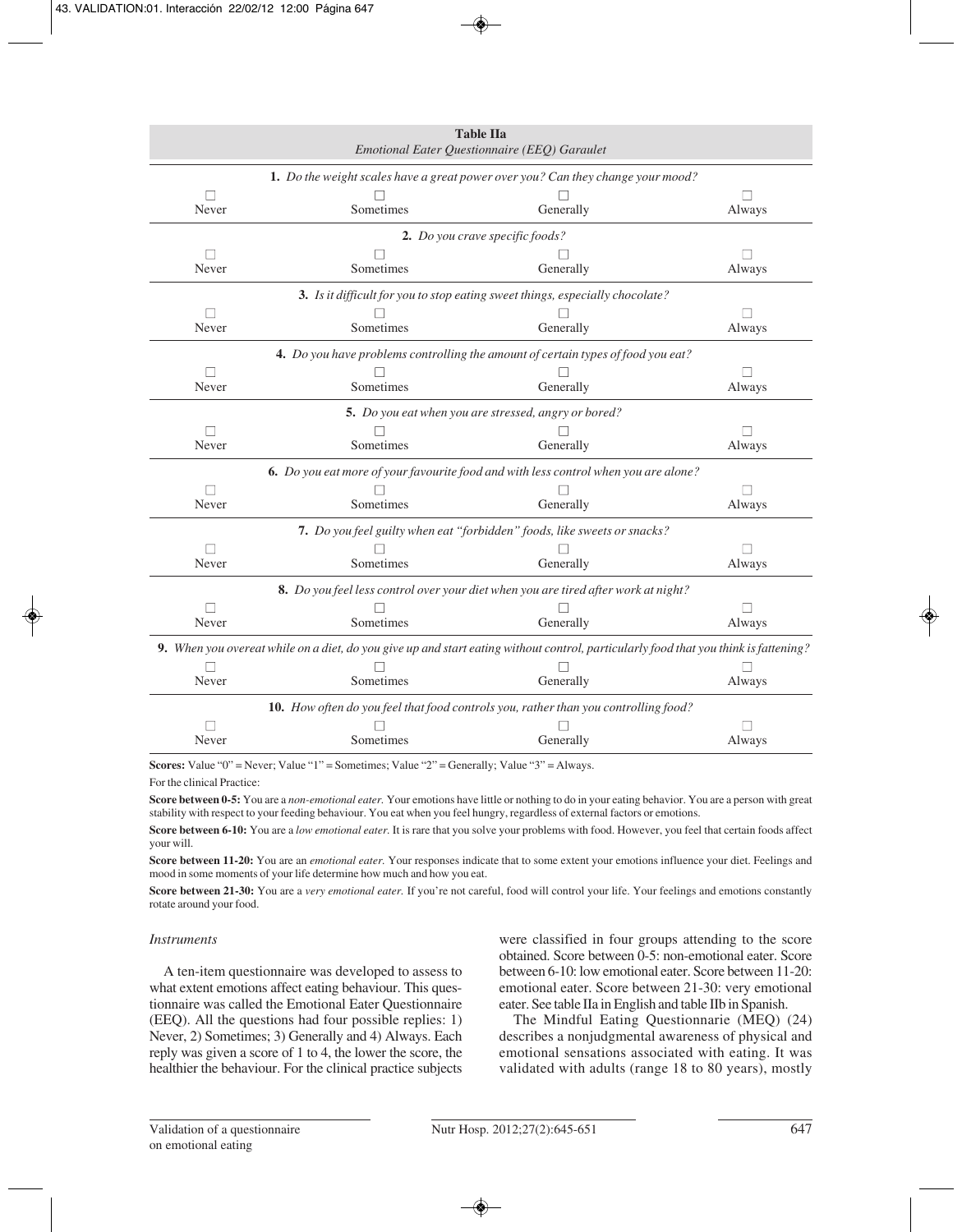| <b>Table IIb</b><br>Cuestionario de Comedor Emocional Garaulet (CCE)                                                                                                                                        |         |                                                                                                                                      |                   |  |
|-------------------------------------------------------------------------------------------------------------------------------------------------------------------------------------------------------------|---------|--------------------------------------------------------------------------------------------------------------------------------------|-------------------|--|
|                                                                                                                                                                                                             |         | 1. ¿La báscula tiene un gran poder sobre ti? ¿Es capaz de cambiar tu estado de humor?                                                |                   |  |
|                                                                                                                                                                                                             |         |                                                                                                                                      |                   |  |
| Nunca                                                                                                                                                                                                       | A veces | Generalmente                                                                                                                         | Siempre           |  |
|                                                                                                                                                                                                             |         | 2. ¿Tienes antojos por ciertos alimentos específicos?                                                                                |                   |  |
| $\perp$                                                                                                                                                                                                     |         |                                                                                                                                      |                   |  |
| Nunca                                                                                                                                                                                                       | A veces | Generalmente                                                                                                                         | Siempre           |  |
|                                                                                                                                                                                                             |         | 3. ¿Te cuesta parar de comer alimentos dulces, especialmente chocolate?                                                              |                   |  |
|                                                                                                                                                                                                             |         |                                                                                                                                      |                   |  |
| Nunca                                                                                                                                                                                                       | A veces | Generalmente                                                                                                                         | Siempre           |  |
|                                                                                                                                                                                                             |         | 4. ¿Tienes problemas para controlar las cantidades de ciertos alimentos?                                                             |                   |  |
| П                                                                                                                                                                                                           |         |                                                                                                                                      | $\vert \ \ \vert$ |  |
| Nunca                                                                                                                                                                                                       | A veces | Generalmente                                                                                                                         | Siempre           |  |
|                                                                                                                                                                                                             |         | 5. ¿Comes cuando estás estresado, enfadado o aburrido?                                                                               |                   |  |
| П                                                                                                                                                                                                           |         |                                                                                                                                      |                   |  |
| Nunca                                                                                                                                                                                                       | A veces | Generalmente                                                                                                                         | Siempre           |  |
|                                                                                                                                                                                                             |         | 6. ¿Comes más de tus alimentos favoritos, y con más descontrol, cuando estás solo?                                                   |                   |  |
|                                                                                                                                                                                                             |         |                                                                                                                                      |                   |  |
| Nunca                                                                                                                                                                                                       | A veces | Generalmente                                                                                                                         | Siempre           |  |
|                                                                                                                                                                                                             |         | 7. ¿Te sientes culpable cuando tomas alimentos "prohibidos", es decir, aquellos que crees que no deberías, como los dulces o snacks? |                   |  |
|                                                                                                                                                                                                             |         |                                                                                                                                      |                   |  |
| Nunca                                                                                                                                                                                                       | A veces | Generalmente                                                                                                                         | Siempre           |  |
|                                                                                                                                                                                                             |         | 8. Por la noche, cuando llegas cansado de trabajar ¿es cuando más descontrol sientes en tu alimentación?                             |                   |  |
|                                                                                                                                                                                                             |         |                                                                                                                                      |                   |  |
| Nunca                                                                                                                                                                                                       | A veces | Generalmente                                                                                                                         | Siempre           |  |
| <b>9.</b> Estás a dieta, y por alguna razón comes más de la cuenta, entonces piensas que no vale la pena y $\chi$ comes de forma<br>descontrolada aquellos alimentos que piensas que más te van a engordar? |         |                                                                                                                                      |                   |  |
|                                                                                                                                                                                                             |         |                                                                                                                                      |                   |  |
| Nunca                                                                                                                                                                                                       | A veces | Generalmente                                                                                                                         | Siempre           |  |
| 10. ¿Cuántas veces sientes que la comida te controla a ti en vez de tú a ella?                                                                                                                              |         |                                                                                                                                      |                   |  |
|                                                                                                                                                                                                             |         |                                                                                                                                      |                   |  |
| Nunca                                                                                                                                                                                                       | A veces | Generalmente                                                                                                                         | Siempre           |  |

**Valores:** Valor "0" = Nunca; Valor "1" = A veces; Valor "2" = Generalmente; Valor "3" = Siempre.

Para la práctica clínica:

**Puntuación entre 0-5:** Eres un *Comedor No Emocional.* Tus emociones influyen poco o nada en tu comportamiento alimentario. Ya puedes decir que eres una persona con gran estabilidad en lo que se refiere al comportamiento alimentario, y que seguramente comes cuando fisiológicamente sientes apetito, sin tener en cuenta los factores externos ni tus emociones.

**Puntuación entre 6-10:** Eres un *Comedor Poco Emocional.* Sigues siendo una persona poco emotiva respecto a tu alimentación. Es raro que soluciones tus problemas o tus nervios con la comida. Sin embargo, ya sientes que ciertos alimentos influyen sobre tu voluntad y que la comida, es algo más que comida.

**Puntuación entre 11-20:** Eres un *Comedor Emocional.* Tus respuestas indican que en cierta medida tus emociones influyen en tu alimentaci6n. Los sentimientos y el estado de ánimo en algunos momentos de tu vida determinan cuánto y cómo comes. Aún así, aunque eres un comedor emocional, todavía la comida no controla tus acciones sino que sigues siendo tú quien domina tu alimentación.

**Puntuación entre 21-30:** Está claro que eres un *Comedor Muy Emocional.* Si no te cuidas, la comida llegará a controlar tu vida. Tus sentimientos y emociones girarán constantemente alrededor de tu alimentación y, si no pones los medios, puedes llegar a sufrir algún tipo de desorden en el comportamiento alimentario que te puede llevar a enfermedades como la anorexia y la bulimia.

women (81%), some of them enrolled in different weight loss programs. It has 28 items scored one to four, where four indicated higher mindfulness. Exploratory factor analysis found a solution of following factors: disinhibition (8 items; ex., "When I

eat at "all you can eat" buffets, I tend to overeat"), awareness (7 items; ex., "I notice when there are subtle flavors in the foods I eat"), external cues (6 items; ex., "I recognize when food advertisements make me want to eat"), emotional response (4 items; ex., "When I'm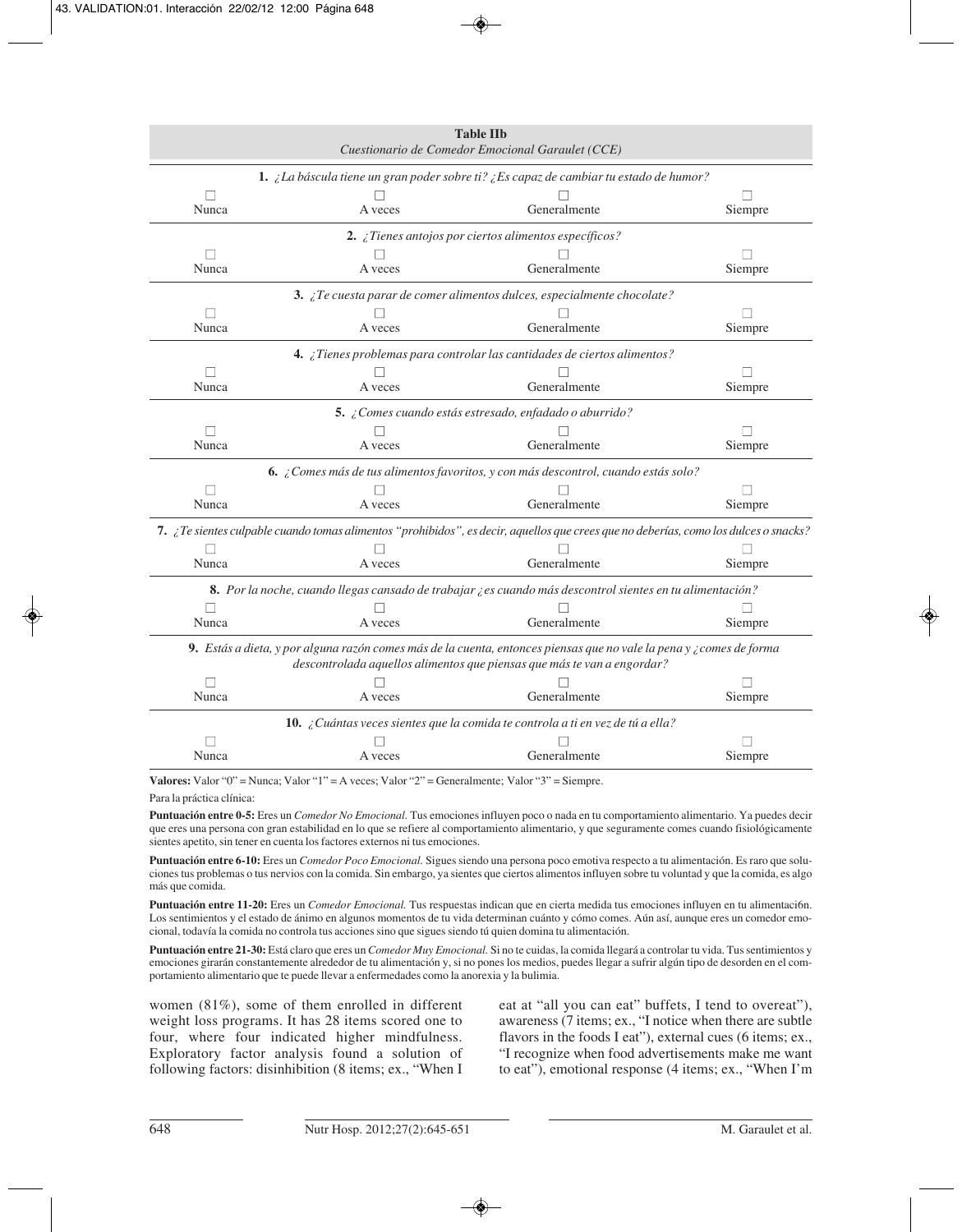

*Fig. 1.—The different steps followed for validation of the EEQ.*

sad I eat to feel better"), and distraction (3 items; ex., "My thoughts tend to wander while I am eating"). The internal consistency (Cronbach's alfa) were 0.83, 0.74, 0.70, 0.71 and 0.64 respectively. The total mean MEQ score was  $2.92 \pm 0.37$ , with Chronbach's alfa of 0.64.

# *Statistical analysis*

Figure 1 represents the different steps followed for the validation. The psychometric assessment was conducted in two distinct phases. First, we studied the *internal structure* of the scale. The replies to the questionnaires were analysed by *principal components analysis* to determine whether the different variables could be grouped in a lower number of factors. A rotation of maximum variance method (varimax) was used. The number of factors to be extracted from the rotated pattern matrix was determined by factor eigenvalues above 1.0.29,30 Items were to be used if their primary factor loading was at least  $(0.40)$ .<sup>29,30</sup>

*Internal consistency* of the questionnaire was assessed by means of Cronbach's alpha reliability index. Second, temporal stability and convergent validity were analized in a subsample. To determine *temporal stability*, test-retest reliability was estimated by means of Pearson's correlation coefficient. *Convergent validity* between the EEQ and the previously validated MEQ was assessed by means of Kappa's Index concordance. We considered as satisfactory reliability indicators Cronbach's alpha and test-retest correlations higher than 0.7.<sup>31</sup> All the analyses were carried out with SPSS for Windows (version 15.0).

# **Result**

# *Validity and reliability of EEQ*

# Internal structure of the EEQ

Table III shows the results of the principal components analysis after giving the questionnaire to the patients of the total sample  $(n = 354)$ .

Varimax rotation identified three factors that explained 60% of the total variance. The first (which explained 25% of the variance) included questions related with disinhibition, like "*Do you feel less control over your diet when you are tired after work at night?* or "*Do you eat more of your favourite food and with less control when you are alone?".* The second factor (explaining 18.5% of the variance) included questions related with the type of food for which patients find it most difficult to exercise control; for example, *"Do*

| <b>Table III</b><br><i>Factorial analysis of the Emotional Eater Questionnaire (EEQ)</i>                                             |                                    |                |       |  |  |
|--------------------------------------------------------------------------------------------------------------------------------------|------------------------------------|----------------|-------|--|--|
|                                                                                                                                      | Loading of the variables by factor |                |       |  |  |
|                                                                                                                                      | F1                                 | F <sub>2</sub> | F3    |  |  |
| Do you feel less control over your diet when you are tired after work at night?                                                      | 0.759                              |                |       |  |  |
| Do you eat more of your favourite food and with less control when you are alone??                                                    | 0.664                              |                |       |  |  |
| Do you eat when you are stressed, angry or bored?                                                                                    | 0.649                              |                |       |  |  |
| When you overeat while on a diet, do you give up and start eating without control,<br>particularly food that you think is fattening? | 0.610                              |                |       |  |  |
| How often do you feel that food controls you, rather than you controlling food?                                                      | 0.559                              |                |       |  |  |
| Do you have problems controlling the amount of certain types of food you eat?                                                        | 0.554                              |                |       |  |  |
| Is it difficult for you to stop eating sweet things, especially chocolate?                                                           |                                    | 0.827          |       |  |  |
| Do you crave specific foods?                                                                                                         |                                    | 0.815          |       |  |  |
| Do the weight scales have a great power over you? Can they change your mood?                                                         |                                    |                | 0.846 |  |  |
| Do you feel guilty when eat "forbidden" foods, like sweets or snacks?                                                                |                                    |                | 0.774 |  |  |
| % Total variance                                                                                                                     | 25.6                               | 18.5           | 16.3  |  |  |

Three factors explained 60.4 % of the total variance. Factors with a % of total variability  $< 5\%$  are not shown. Factors loading less than 0.25 were not recorded.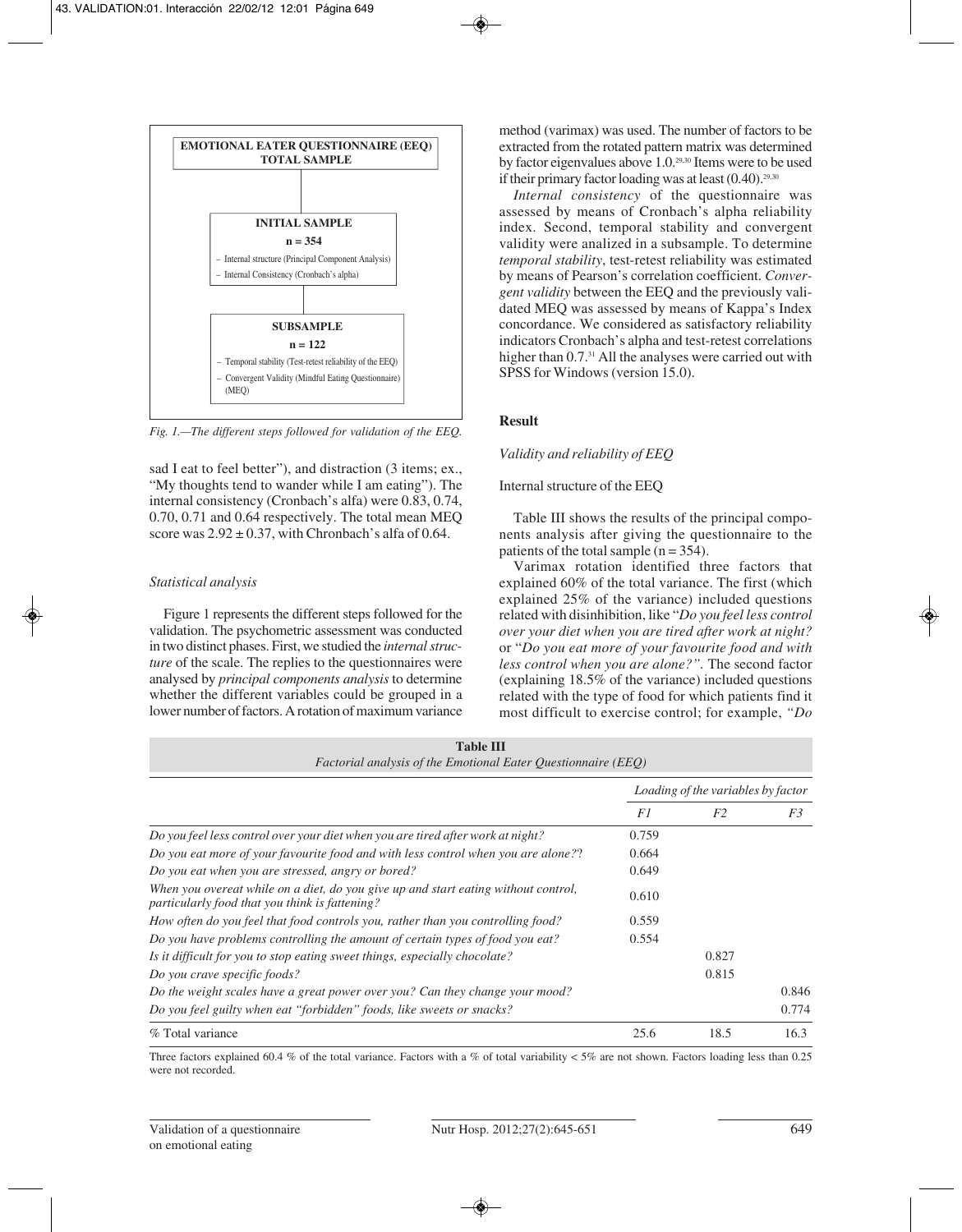*you crave specific foods?"*. Finally, the factor that least explained the variance (16%) included questions related with patients' emotions and their relation with the weighing scales and the sense of guilt that eating "forbidden" foods (e.g. sweets or snacks) produces.

Cronbach's alpha was 0.773 for the "Dishinibition" subscale, 0.656 for the "Type of food" subscale and 0.612 for the "Guilt" subscale.

## *Test-retest reliability and convergent validity*

Lineal correlations demonstrated good agreement between the first and second administrations of the EEQ (test-retest reliability)  $(r = 0.702; P < 0.0001)$ .

For *testing convergent validity* the EEQ was compared with MEQ. Data showed that the percentage of agreement between the EEQ and the MEQ was around 70% with a Kappa index of 0.40;  $p < 0.0001$ .

## **Discussion**

The present work develops a compact questionnaire that is easy to administer in clinical practice. It is valid and reliable in evaluating the degree of emotion in relation with food intake in subjects considered overweight or obese.

An often forgotten aspect in treating obesity and one that is often overlooked by nutritionists is the emotional state of patients and the consequences of different behavioural patterns on weight loss and the effectiveness of treatment. From the results of this study and based on the grouping of the questions after principal components analysis, three important aspects can be identified for treating patients. The first factor, or F1, "Disinhibition" groups the questions that refer to discontrol in terms of eating. The second factor (F2) includes questions related with the "type of food" that patients eat most frequently in given situations. Lastly, the third factor (F3) refers to the "sense of guilt" felt by individuals when they look at the weighing scales or the consumption of forbidden foods.

"Disinhibition" (F1) corresponds to a tendency to lose control over one's eating behaviour and ingest excessively large quantities of food substances in response to a variety of cues and circumstances.<sup>32</sup> It has already been described how the inability to control food-related impulses and cravings is determined by the individual character of each person.33 In this respect, application of the present questionnaire should help detect those patients who have the greatest need to develop self-control in the face of impulses since these are precisely the patients who will have greatest difficulty in achieving weight loss. The questionnaire should also help in the early detection of eating disorders since "fearing loss of control over eating" is one of the feelings that help to discriminate between eating disorder and healthy groups of women.<sup>34</sup>

The construct of disinhibition, was recently found to have two factors: internal disinhibition (eating in

response to cognitive and emotional cues) and external disinhibition (eating in response to environmental cues).35 In the current questionnaire, the first subscale basically refers to "internal dishinibition" since it considers emotional cues. Indeed, questions are related to dishinibition when "tired", "alone", "stressed, angry or bored" Previously, it has been demonstrated that early changes in internal disinhibition that occurred during a weight loss program predicted later weight loss success. This first subscale also shows the highest degree of reliability or *Internal consistency*

The second factor (F2) in our questionnaire explained 18.5% of the variance (table II) and contained questions like *Is it difficult for you to stop eating sweet things, especially chocolate?* And "*Do you crave specific foods?* and mentions the "types of food" ingested in the above mentioned situations. Foods with a high calorie content, such as ice cream, biscuits and chocolate are closely related with decontrol<sup>36</sup> and are used to combat negative emotions<sup>37,38</sup> since their consumption is associated with the production of endogenous opiates and serotonin,<sup>39</sup> both directly involved with the emotions.<sup>37,40</sup>

Guilt and fear of the scales are variables in the third factor (F3) of the analysis, or third subscale. It has been described how food is converted into a conflict between guilt and pleasure in more emotional individuals.<sup>41</sup> Our findings show this to be the least important factor since it only explains 16% of the variance. Moreover, this dimension presents a reliability index (Cronbach's alpha) of 0.62, being only represented by two items. Even so, the dimension could be useful in clinical practice since it is related to the early prediction of binge eating disorders.42

When the EEQ was compared with the previously validated Mindful Eater Questionnaire (MEQ), there was a high degree of agreement. For both questionnaires the subscales with the greatest weight in the principal components analysis was "Disinhibition", although in the MEQ, this subscale mainly refers to "external disinhibition", which in general is more weakly related with weight loss. In the EEQ, on the other hand, the relevant questions refer to emotional or cognitive situations (internal disinhibition). The main purpose of the EEQ is detect a propensity to obesity and to predict weight loss success in further studies and it was previously demonstrated that of the 5 subscales of the MEQ the largest difference between BMI categories was for the emotional response.24 Another important difference between the EEQ and MEQ is that the latter considers critically important the study of environmental cues, which makes the questionnaire very specific and poorly applicable to people living in the Mediterranean region with its different environment from the North American environment. Lastly, the MEQ includes an important subscale "awareness" which confers further complexity to the questionnaire since our patients found these questions the most difficult to answer (data not shown).

The strengths of the present study are the following: 1) It was specifically designed for obesity; 2) Validation of the questionnaire was performed through prin